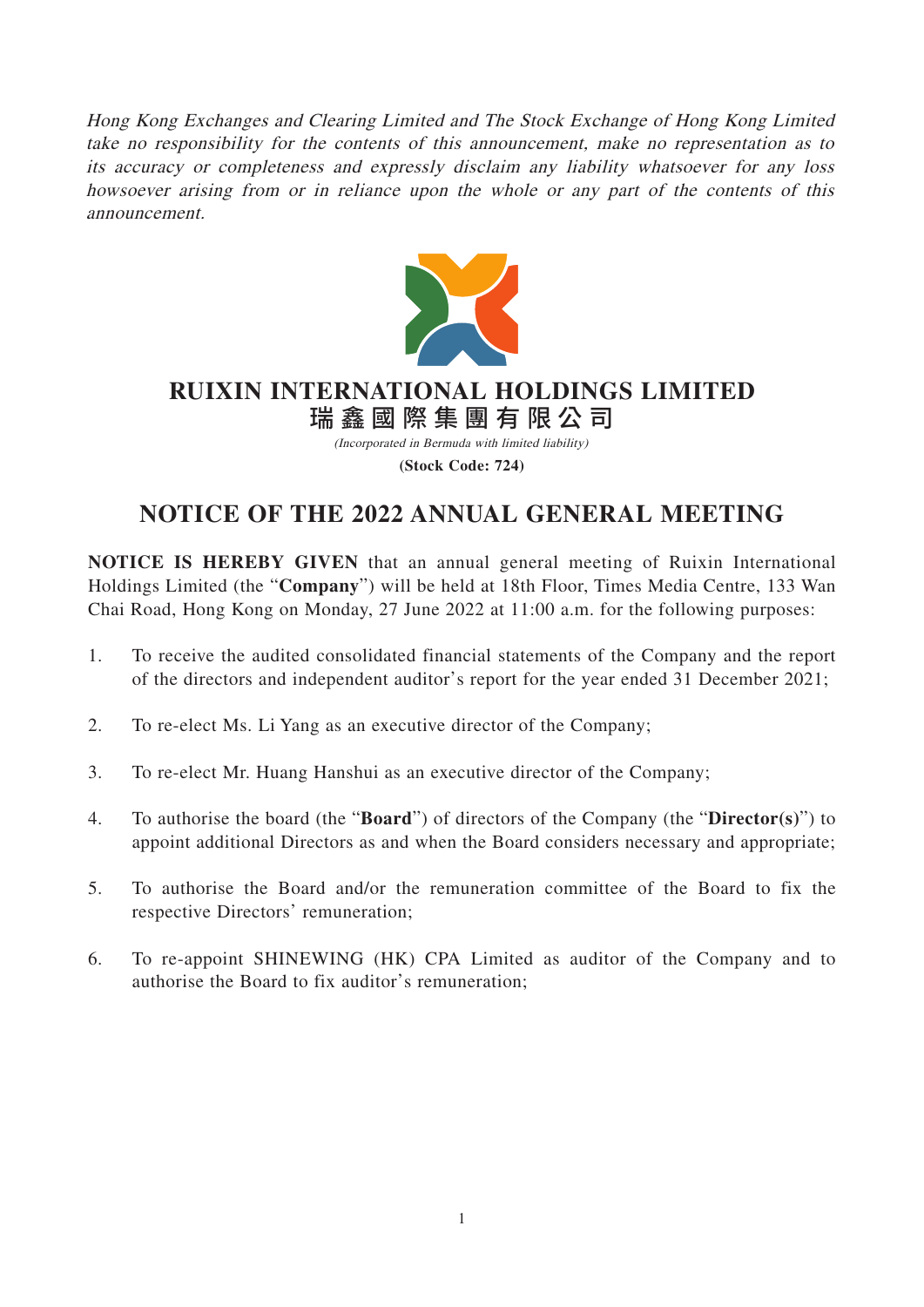7. To consider and, if thought fit, pass with or without amendments, the following resolution as an ordinary resolution:

### "**THAT**:

- (a) subject to paragraph (c) below, the exercise by the Directors during the Relevant Period (as defined below) of all the powers of the Company to allot, issue and deal with authorised and unissued shares in the capital of the Company and to make or grant offers, agreements and options which might require the exercise of such powers be and is hereby generally and unconditionally approved;
- (b) the approval in paragraph (a) above shall authorise the Directors to make or grant offers, agreements and options during the Relevant Period which would or might require the exercise of such powers after the end of the Relevant Period;
- (c) the aggregate nominal amount of share capital allotted or agreed conditionally or unconditionally to be allotted by the Directors pursuant to the approval in paragraph (a) above, otherwise than pursuant to:
	- (i) a Rights Issue (as defined below);
	- (ii) the exercise of the outstanding conversion rights attaching to any convertible securities issued by the Company, which are convertible into shares of the Company;
	- (iii) the exercise of options under share option scheme(s) of the Company; and
	- (iv) any scrip dividend scheme or similar arrangement providing for the allotment of shares in lieu of the whole or part of a dividend on shares of the Company in accordance with the bye-laws of the Company,

shall not exceed 20% of the aggregate nominal amount of the issued share capital of the Company as at the date of passing of this resolution and the said approval shall be limited accordingly; and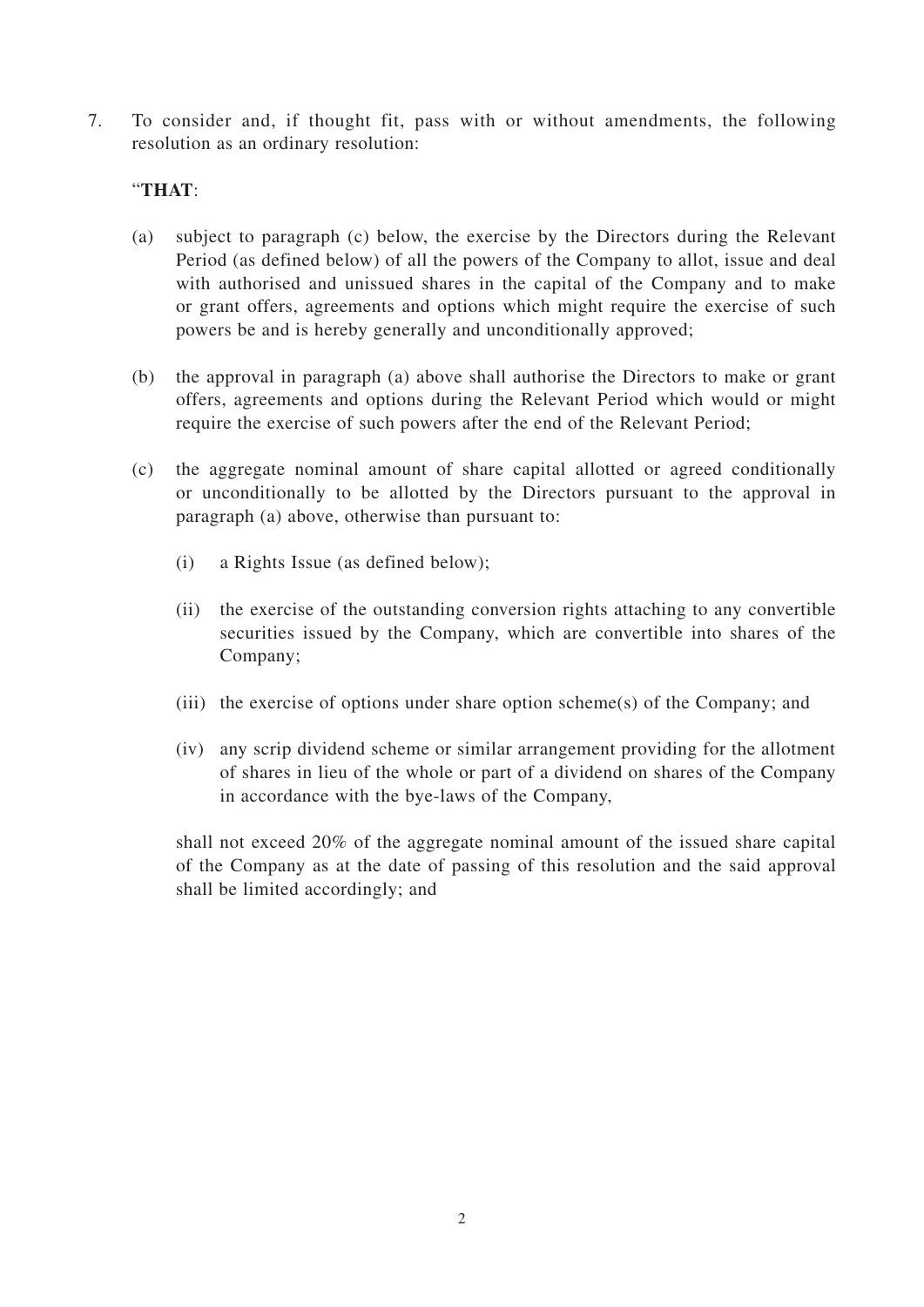(d) for the purposes of this resolution:

"**Relevant Period**" means the period from the passing of this resolution until whichever is the earliest of:

- (i) the conclusion of the next annual general meeting of the Company;
- (ii) the revocation or variation of the authority given under this resolution by ordinary resolution passed by the Company's shareholders in general meetings; and
- (iii) the expiration of the period within which the next annual general meeting of the Company is required by the bye-laws of the Company or any applicable laws to be held; and

"**Rights Issue**" means an offer of shares open for a period fixed by the Directors to holders of shares of the Company or any class thereof on the register on a fixed record date in proportion to their then holdings of such shares or class thereof (subject to such exclusions or other arrangements as the Directors may deem necessary or expedient in relation to fractional entitlements or having regard to any restrictions or obligations under the laws of any relevant jurisdiction or the requirements of any recognised regulatory body or any stock exchange).";

8. To consider and, if thought fit, pass with or without amendments, the following resolution as an ordinary resolution:

#### "**THAT**:

(a) subject to paragraph (b) below, the exercise by the Directors during the Relevant Period (as defined below) of all the powers of the Company to purchase its shares on The Stock Exchange of Hong Kong Limited (the "**Stock Exchange**") or on any other stock exchange recognised by the Securities and Future Commission of Hong Kong and the Stock Exchange, subject to and in accordance with the applicable laws, be and is hereby generally and unconditionally approved;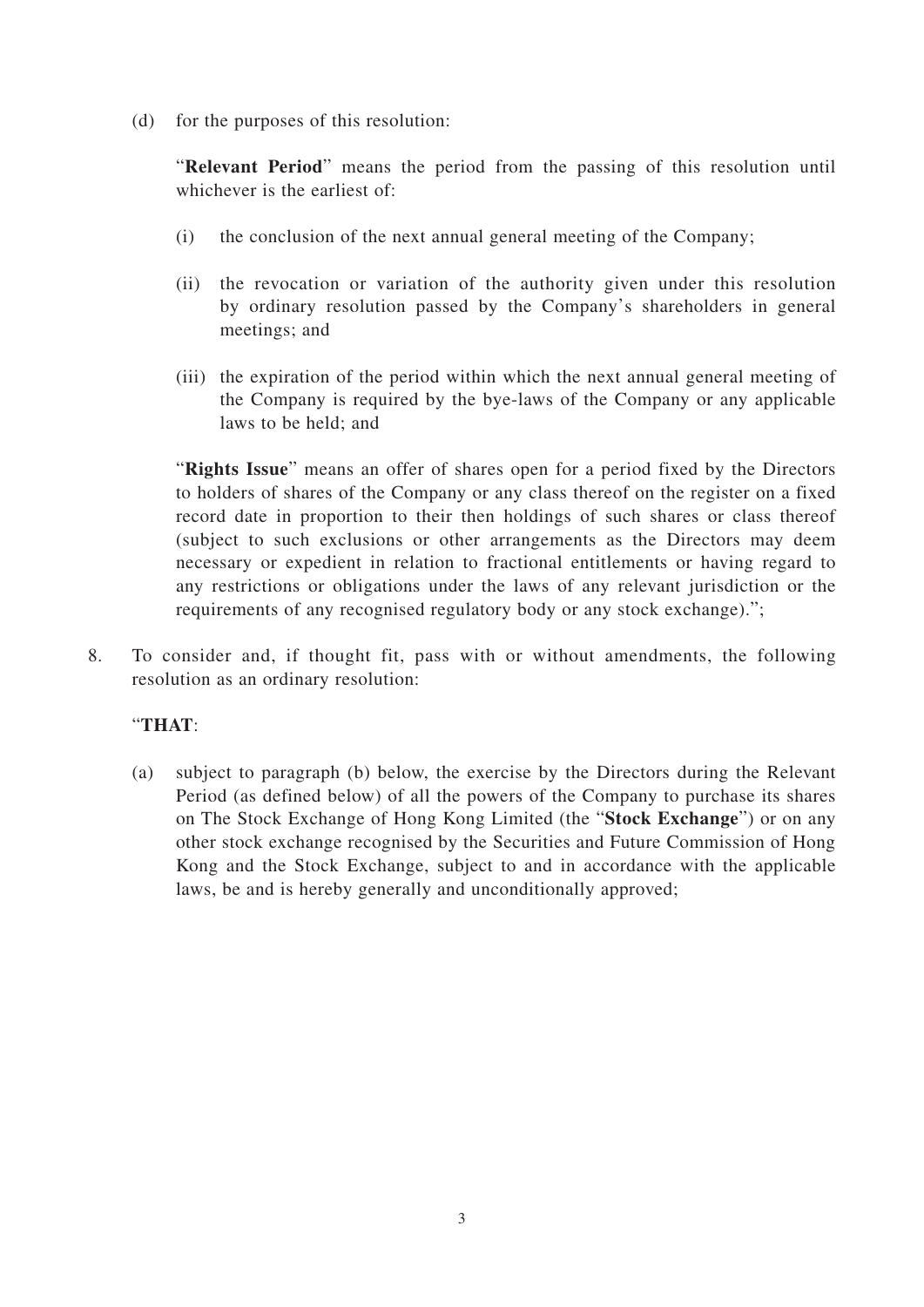- (b) the total nominal amount of shares of the Company to be purchased pursuant to the approval in paragraph (a) above shall not exceed 10% of the aggregate nominal amount of issued share capital of the Company as at the date of passing of this resolution and the said approval shall be limited accordingly; and
- (c) for the purpose of this resolution, "**Relevant Period**" means the period from the passing of this resolution until whichever is the earliest of:
	- (i) the conclusion of the next annual general meeting of the Company;
	- (ii) the revocation or variation of the authority given under this resolution by ordinary resolution passed by the Company's shareholders in general meetings; and
	- (iii) the expiration of the period within which the next annual general meeting of the Company is required by the bye-laws of the Company or any applicable laws to be held."; and
- 9. To consider and, if thought fit, pass with or without amendments, the following resolution as an ordinary resolution:

"**THAT** conditional upon the passing of resolutions set out in items 7 and 8 of the notice convening this meeting (the "**Notice**"), the general mandate referred to in the resolution set out in item 7 of the Notice be and is hereby extended by the addition to the aggregate nominal amount of shares which may be allotted and issued or agreed conditionally or unconditionally to be allotted and issued by the Directors pursuant to such general mandate of an amount representing the aggregate nominal amount of shares purchased by the Company pursuant to the general mandate referred to in the resolution set out in item 8 of the Notice, provided that such amount shall not exceed 10% of the aggregate nominal amount of the issued share capital of the Company as at the date of passing of this resolution.".

> By order of the Board **Ruixin International Holdings Limited Li Yang** Chairman

Hong Kong, 29 April 2022